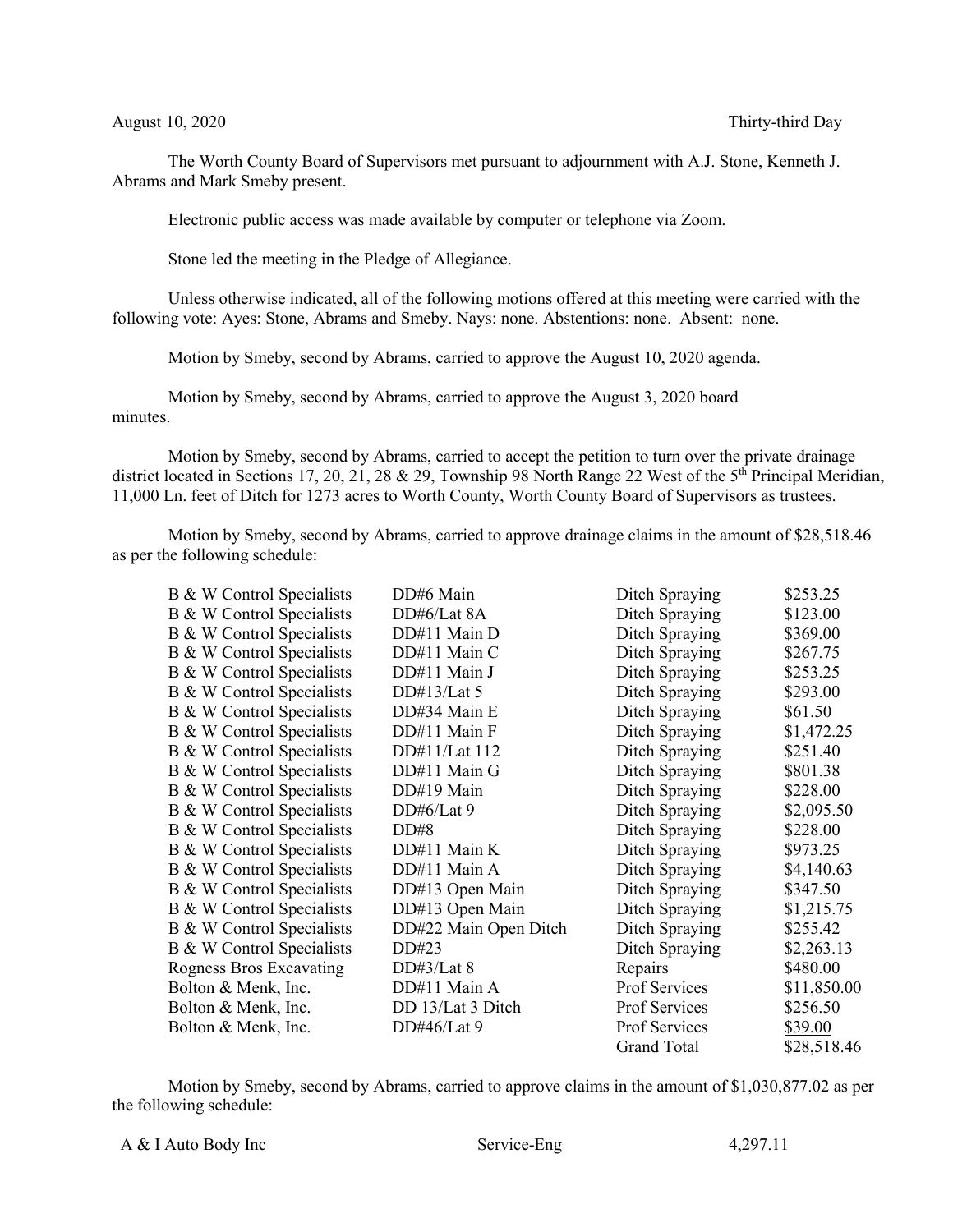| Active 911, Inc.                 | Service-Dap          | 1,687.50   |
|----------------------------------|----------------------|------------|
| Albert Lea Seed House Inc        | Supplies-Eng         | 725.00     |
| <b>Alliant Energy</b>            | Service-Gsr          | 6,559.34   |
| Ameripride Services Inc          | Service-Gsr          | 239.92     |
| Bargen Inc                       | Service-Eng          | 15,175.00  |
| <b>Bcn</b> Telecom               | Service-Gsr          | 88.08      |
| Berge Oil Company                | Fuel-Eng             | 3,996.17   |
| <b>Bice Electric Llc</b>         | Service-Gsr          | 120.00     |
| Black Hills Energy Inc           | Service-Eng          | 69.52      |
| <b>Bmc Aggregates Llc</b>        | Rock-Eng             | 144,899.40 |
| Bob Barker Company Inc           | Supplies-Shf         | 280.48     |
| Boone County Sheriff             | Service-Aty          | 36.25      |
| Brian M Kuchay, Md               | Ems Contract         | 100.00     |
| C J Cooper & Associates Inc      | Service-Tra          | 65.00      |
| Carquest Auto Parts Inc          | Parts & Supplies-Eng | 947.35     |
| Cemstone Concrete Materials, Llc | Supplies-Eng         | 860.00     |
| Centurylink                      | Service-Eng          | 53.52      |
| Cerro Gordo Co Treasurer         | Service-Mex          | 2,336.88   |
| <b>Certified Laboratories</b>    | Fuel-Eng             | 747.45     |
| Cintas Corporation               | Service-Eng          | 93.99      |
| City Of Fertile                  | Rutf-Eng             | 2,925.52   |
| City Of Grafton                  | Rutf-Eng             | 1,681.70   |
| City Of Hanlontown               | Rutf-Eng             | 683.66     |
| City Of Joice                    | Rutf-Eng             | 1,734.77   |
| City Of Kensett                  | Rutf-Eng             | 854.03     |
| City Of Manly                    | Service-Eng          | 45.97      |
| City Of Northwood                | Service-Gsr          | 395.72     |
| Culligan Of Mason City           | Service-Gsr          | 142.05     |
| Dana Young                       | Service-Mex          | 100.00     |
| Dataspec Inc                     | Service-Vaf          | 449.00     |
| Dorsey & Whitney Llp             | Service-Ndp          | 2,000.00   |
| Econo Signs Llc.                 | Supplies-Eng         | 950.05     |
| Falkstone Llc                    | Rock-Eng             | 289,823.82 |
| <b>Fastenal Company</b>          | Supplies-Eng         | 1,533.40   |
| Federal Signal Corporation       | Supplies-Ema         | 29,922.82  |
| Greve Law Office                 | Rent & Payroll-Aty   | 6,061.35   |
| Heartland Asphalt Inc            | Supplies-Eng         | 1,276.80   |
| <b>Heartland Power Coop</b>      | Service-Wwt          | 3,155.97   |
| Helmers Trucking & Repairs       | Service-Eng          | 200.00     |
| Ia Prison Industries             | Supplies-Con         | 520.00     |
| Imwca                            | Service-Ins          | 12,277.00  |
| Institute Of Ia Cert Assessors   | Edu-Asr              | 700.00     |
| Ip Pathways                      | Supplies-Dap         | 19,213.92  |
| Itsavvy Llc                      | Supplies-Dap         | 4,125.00   |
| Iwwa                             | Dues-San             | 75.00      |